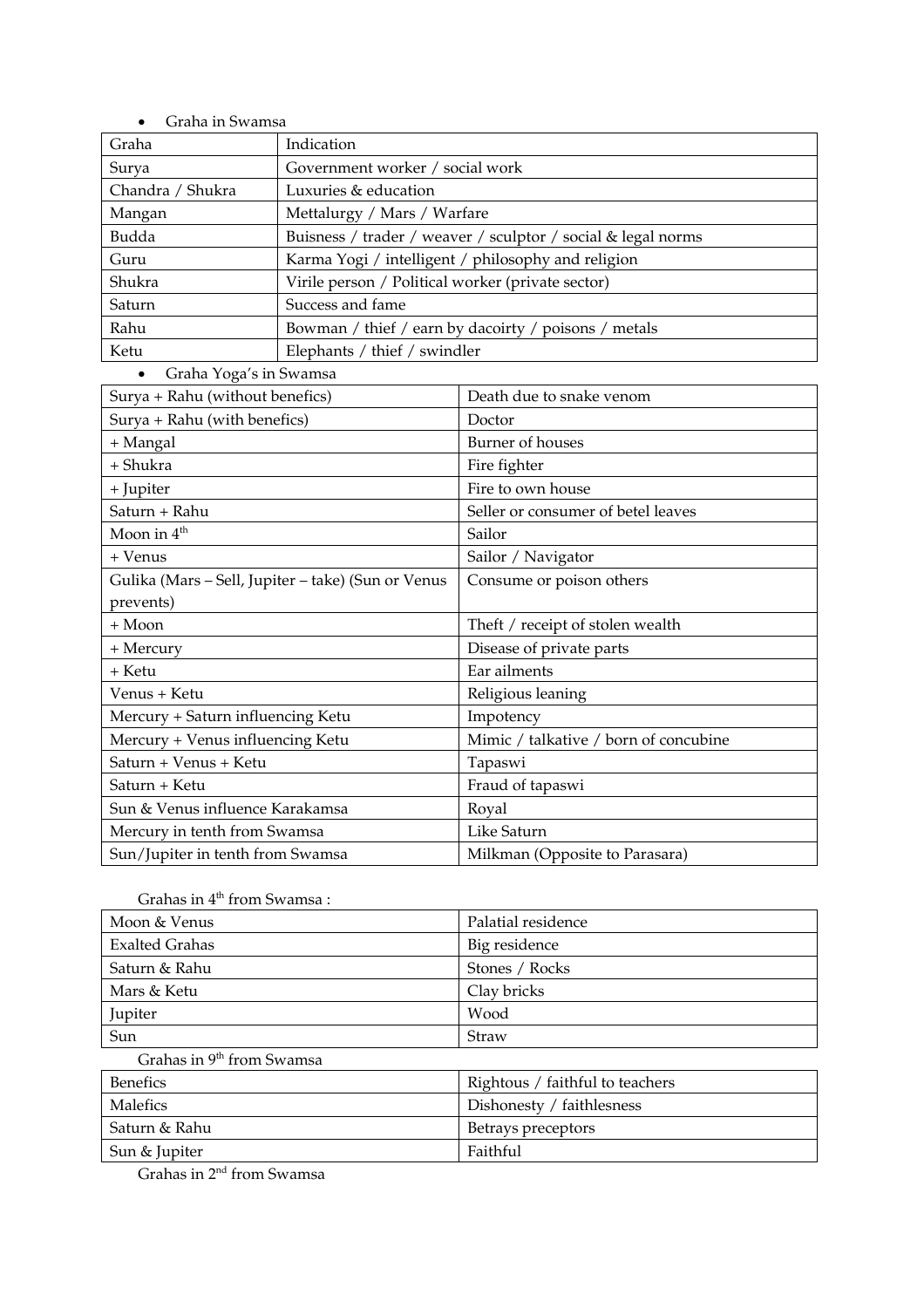| Venus / Mars                                  | Passion / Illicit relation         |  |
|-----------------------------------------------|------------------------------------|--|
| +Ketu                                         | Destroys passion                   |  |
| +Jupiter                                      | Excessive passion                  |  |
| +Rahu                                         | Unbridled passion                  |  |
| Grahas in 7 <sup>th</sup> from Swamsa         |                                    |  |
| Jupiter/Moon                                  | Good looking                       |  |
| Rahu                                          | Widow                              |  |
| Saturn                                        | Older spouse                       |  |
| Mars                                          | Deformed / defective limbs         |  |
| Sun                                           | Spouse protected by family         |  |
| Mercury                                       | Talented spouse in arts            |  |
| Various:                                      |                                    |  |
| Moon in 4 <sup>th</sup>                       | First mating on open place         |  |
| Malefics in 3th                               | Valour                             |  |
| Benefics in 3th                               | Cowardness                         |  |
| Malefics in 3th and 6 <sup>th</sup>           | Good farmer                        |  |
| Jupiter in 9 <sup>th</sup>                    | Langlord & distuingish personality |  |
| Benefics in 12 <sup>th</sup>                  | Auspicious abode after death       |  |
| Ketu in $4^{th}/12^{th}$                      | Emancipation                       |  |
| Malefics in 4 <sup>th</sup> /12 <sup>th</sup> | Deny liberation                    |  |
| Deva (12 <sup>th</sup> from Karakamsa):       |                                    |  |
| Sun & Ketu                                    | Siva                               |  |
| Moon                                          | Gouri                              |  |
| Venus                                         | Laxmi                              |  |
| Mars                                          | Skanda                             |  |
| Mercury / Saturn                              | Visnu                              |  |
| Jupiter                                       | Samba Siva                         |  |
| Rahu                                          | Tamasi / Durga                     |  |
| Ketu                                          | Ganapati / Skanda                  |  |
| Saturn                                        | Black magic / spirits              |  |
| Venus                                         | Similar results                    |  |

The same should be seen in  $6<sup>th</sup>$  from AmK.

Malefics in trines:

| Mantra          |
|-----------------|
| Mantra & Usage  |
| Yantra & Tantra |

- When aspected by malefics black magic
- When aspected by benefics white magic

Combo in Swamsa:

| Moon aspected by Venus                 | Ability in chemicals |
|----------------------------------------|----------------------|
| Moon aspected by Mercury               | Doctor               |
| Grahas in 4 <sup>th</sup> from Swamsa: |                      |
| Moon aspected by Venus                 | Leukoderma / Leprosy |
| By Mars                                | White leprosy        |
| By Ketu                                | Bluish leprosy       |